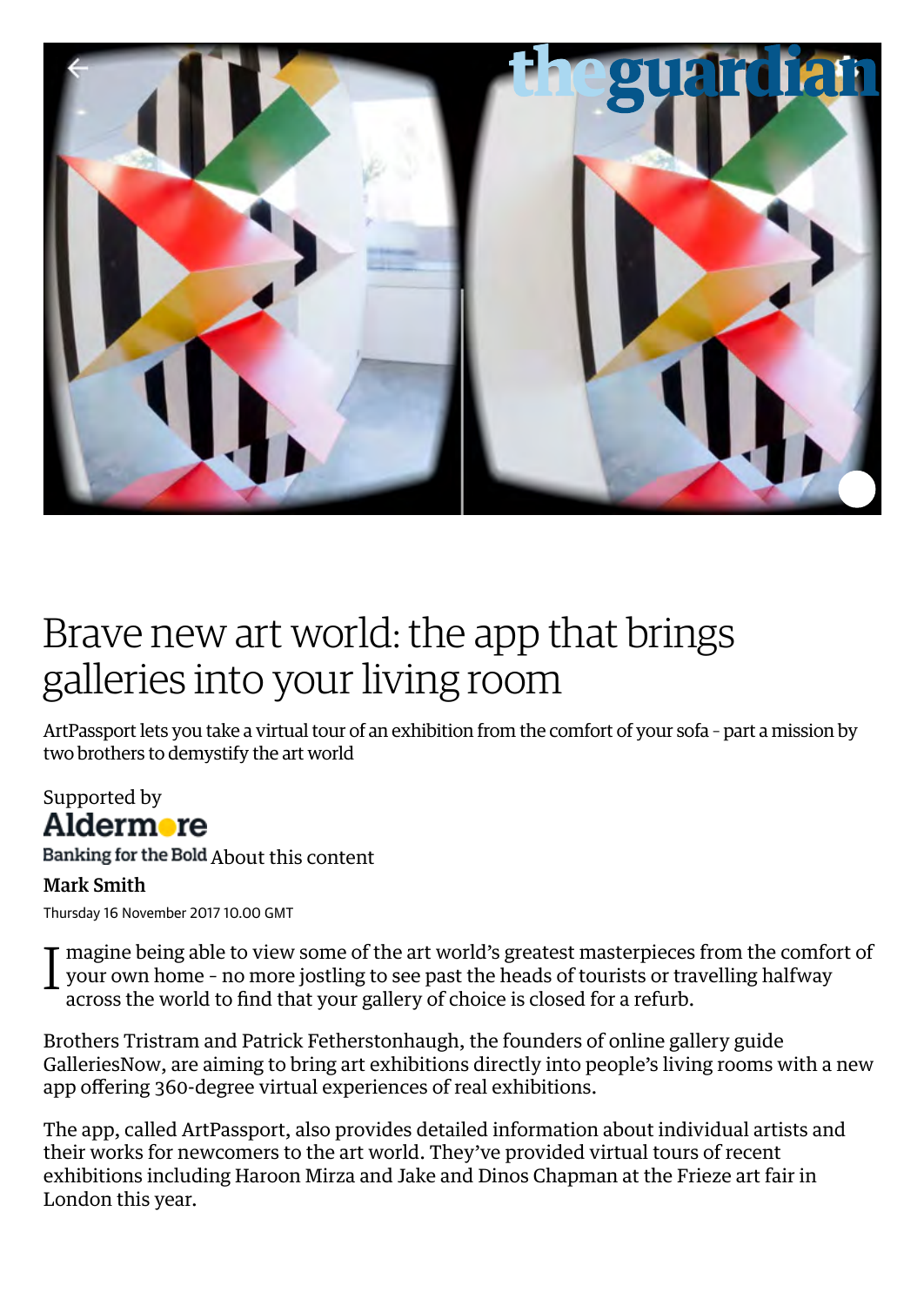They believe the technology could open up gallery spaces to people who normally may be put off by the art world's somewhat stuffy reputation.

"We want to demystify the art world," Tristram says. "We want to break down the barriers that can make a gallery visit off-putting."

The brothers had the idea three years ago while based in their studio close to the burgeoning Eastcastle Street gallery scene in Fitzrovia, central London. "We often found that we would miss shows we had wanted to see, not least as gallery exhibitions aren't normally on for that long," he says. "We couldn't find a good resource to stay informed, so we started building one ourselves."



Brothers Patrick and Tristram Fetherstonhaugh, founders of ArtPassport. Photograph: ArtPassport/Fetherstonhaugh

The technology works by taking 360-degree photo spheres – multiple images taken from a single viewpoint with a very wide-angle lens – which are then processed, joined together and viewed through a special interface, either via the app or on the website.

The resulting high-res images can be panned around on a computer, viewed on a phone, or slotted into a viewer for the full VR experience. Tristram says: "You can look around the exhibition space, up, down, behind you etc. There'll often be a number of 360-degrees around the exhibition, to give different perspectives, and we supplement them with pictures of the individual works."



A virtual view of the Alicja Kwade exhibition at the Kamel Mennour gallery. Photograph: ArtPassport

It's a difficult time for galleries in this country. A [recent report](https://www.theguardian.com/culture/2017/feb/02/british-museums-art-galleries-hit-by-2m-fall-visitors) revealed that the number of visitors to the UK's major museums and galleries fell by nearly 1.4 million last year, the first decline in almost a decade – for which the Museums Association blamed security fears over terrorism, and a possible lack of blockbuster exhibitions.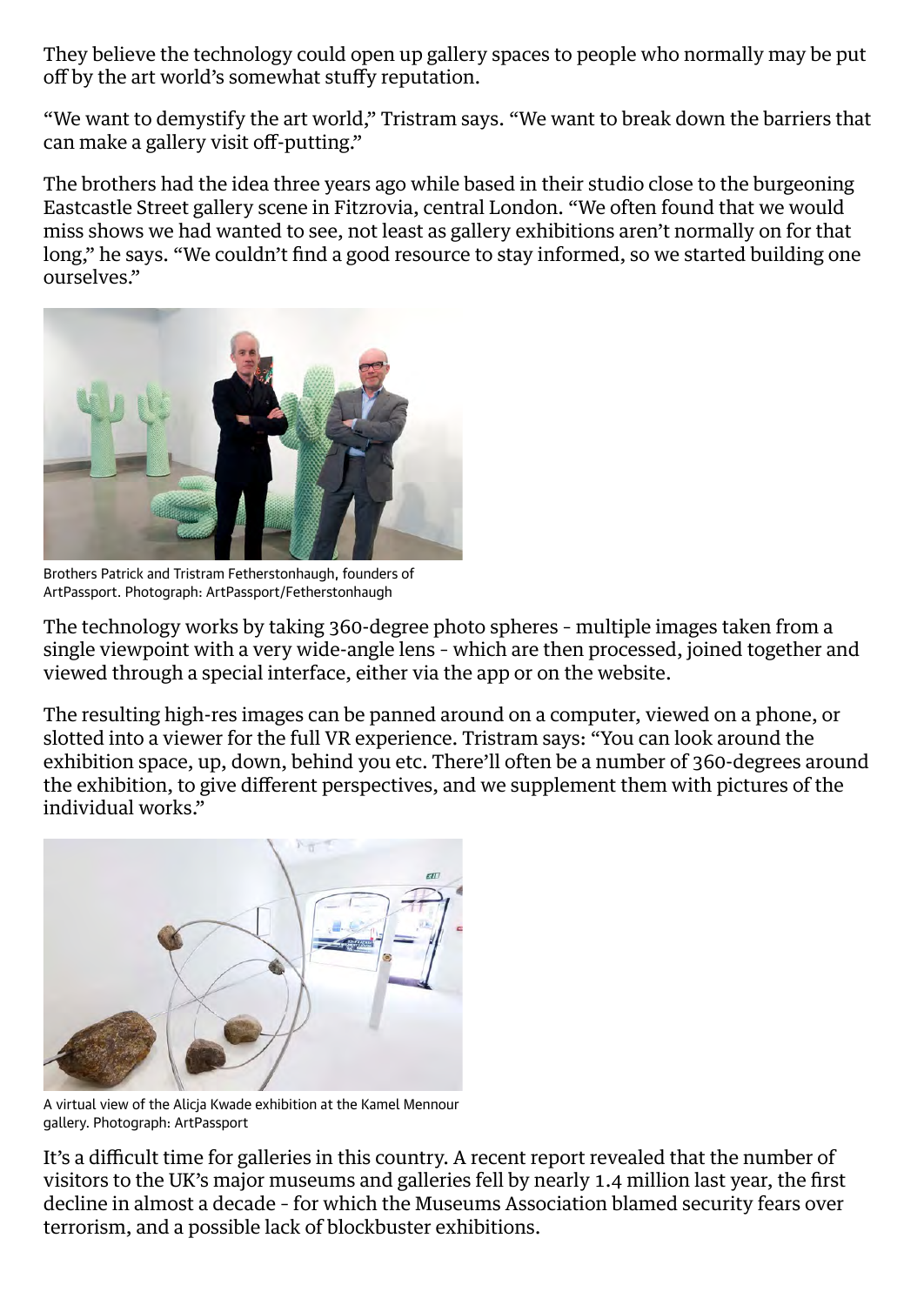But online platforms are poised to try and fill the breach, such as [Artsy](https://www.artsy.net/), an online art platform which has around 800,000 artworks, and comprehensive coverage of exhibitions, shows and fairs. Meanwhile, [Google's Arts and Culture app](https://play.google.com/store/apps/details?id=com.google.android.apps.cultural&hl=en_GB) offers access to more than 1,500 museums and libraries around the world and also offers 360-degree virtual reality tours of exhibitions. Earlier this year Facebook livestreamed [a virtual exhibition of five versions of Van Gogh's Sunflowers](https://www.facebook.com/VanGoghMuseum/videos/10159190505315597/) hanging in galleries around the world.

GalleriesNow itself already has about 500 exhibitions at both commercial and public galleries and, according to Tristram, the technology could be a way to bring the crowds back – virtually.

"The art world is completely international. Amazing exhibitions are being put on all over the world and even the most dedicated art lover couldn't visit them all," he says.



The app can be slotted into a viewer for the full VR experience. Photograph: Laurence J.W. Cannings/Laurence J.W. Cannnings

"Our technology means that literally thousands of people view each exhibition – an order of magnitude more than can make a physical visit, and that of course is what the gallery, artist and pretty much everybody really wants."

Some people aren't convinced that an app can ever truly replace the real thing however. Pragya Agarwal, a spatial scientist and architect who runs social enterprise the [Art](https://www.theguardian.com/artanddesign/art) Tiffin, believes the virtual experience is no replacement for a visit to a gallery. "A museum or an art gallery visit is characterised by a real-life experience and engaging all our senses rather than the visual alone," she says.

"Artworks cannot be completely appreciated in isolation, they have to be viewed within the context of other art pieces in the gallery to fully appreciate their scale, colour and composition.

"With apps, there is little perceptual and psychological immersion and although there is video realism, there is no social realism."

Nonetheless, the ArtPassport app is proving popular. After appearing on iTunes in May, its developers say it got 25,000 downloads in the first week and has now had more than 40,000 downloads.

Creative consultant Stuart Goulden argues that new technology such as this will help democratise the art world. He says: "I'm all for art without boundaries. New technologies are advancing the art of storytelling and inviting younger and more diverse audiences into a world that might have previously seemed walled."

Goulden says that digital platforms can also broaden the scope for artists as well as galleries. "Technology can enable a new breed of artist to express themselves in new ways, beam installations to the most unlikely of settings and add an entirely new dimension to the gallery